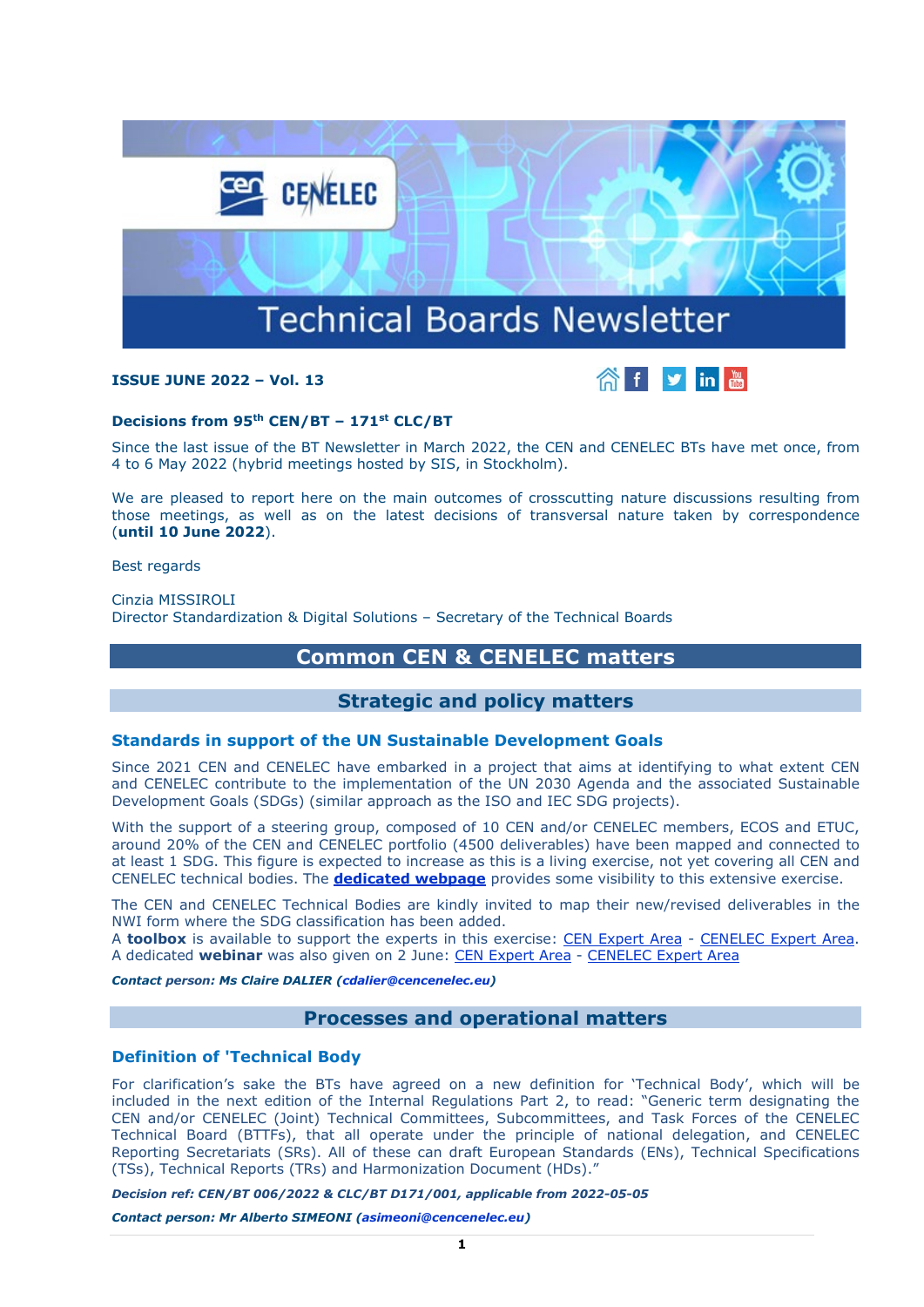# **Systematic grant of 17 additional weeks in development timeframe for projects under specific procedures**

Considering the general issue encountered with the development timeframe for projects that need to follow a specific procedure (such as a  $2^{nd}$  Enquiry or  $2^{nd}$  Formal Vote), the BTs have agreed to systematically grant 17 additional weeks in the overall development timeframe of such projects.

#### *Decision ref: CEN/BT 007/2022 & CLC/BT D171/002, applicable from 2022-05-05*

*Contact person: Mr Alberto SIMEONI [\(asimeoni@cencenelec.eu\)](mailto:asimeoni@cencenelec.eu)*

# **Participation of liaison/partner organizations in CEN-CLC/JTCs**

In the frame of the simplification of governance, the BTs have delegated the decision on the participation of liaison or partner organizations in the CEN and CENELEC technical work to the concerned Joint Technical Committees, for all those requests received as of 2022-07-01.

The BTs have agreed with the associated process:

- CCMC to assess, within 1 week, the request from the interested European organization (including Partner organizations) to participate in CEN-CLC/JTCs as a Liaison organization;
- the JTC Secretary to submit a draft decision by correspondence via a 4-week CIB or CIV within the concerned JTC, using the relevant template and annexing the CCMC assessment as well the original application form from the applicant;
- the participation is approved by the JTC if the following conditions are met: simple majority and absence of sustained opposition against the applicant, which has to be provided in writing by the opposer;
- the JTC Secretary to communicate the decision by e-mail to CCMC (*[partners@cencenelec.eu](mailto:partners@cencenelec.eu)*).

CCMC will organize a webinar for Joint Technical Committee Secretaries to explain the novelties and the relevant CEN and CENELEC BOSS pages will be updated accordingly.

NOTE: In line with CEN-CENELEC Guide 25, Annex III organizations<sup>[1](#page-1-0)</sup> have the right to participate in any Technical Committee and its relevant working groups without restriction. Therefore, they are excluded from the above BT decision.

#### *Decision ref: CEN/BT 009/2022 & CLC/BT D171/004, applicable from 2022-07-01*

*Contact person: Ms Wallis RAEKELBOOM [\(wraekelboom@cencenelec.eu\)](mailto:wraekelboom@cencenelec.eu)*

### **Attaching non-Word content to deliverables**

Over the last years several Technical Committees have produced different types of non-Word content (e.g. audio, video, computer code, data schemas), with no way to publish them officially via CEN or CENELEC. To accommodate this type of content, the BTs have devised a new process, to be applicable in Q4 2022, and allocated the lead of its implementation to CCMC.

CCMC organized an informal Q&A session on 30 May, where the TCs learned more over the process that will be put in place and over the files that will be eligible.

More information will be made available on the relevant CEN and CENELEC BOSS pages in the coming months, and CCMC will regularly provide a status update of the project to the TCs and BTs.

### *Decision ref: CEN/BT 011/2022 & CLC/BT D171/006, applicable from 2022-05-05*

*Contact person: Ms Shannon KIERNAN [\(skiernan@cencenelec.eu\)](mailto:skiernan@cencenelec.eu)*

### **A-deviations and SNCs after Formal Vote or publication**

The BTs have clarified the process relating to the requests for or modifications to A-deviations and Special National conditions (SNCs):

in CEN: requests for, or modifications to, A-deviations and SNCs made after the standard has been voted upon or published require BT approval (after TC advice with the support of the relevant WG Convenor) through a vote by correspondence according to IR2 6.1.4. For Adeviations, the TC advice shall be taken through a TC decision, either by correspondence (CIB) or at the meeting. The result is published as an Amendment if the standard has already been made available. If the standard is not yet published, the results are incorporated into the text before publication.

<span id="page-1-0"></span><sup>1</sup> ANEC (The European Consumer Voice in Standardisation), ECOS (The Environmental Coalition on Standards), ETUC (The European Trade Union Confederation) and SBS (Small Business Standard).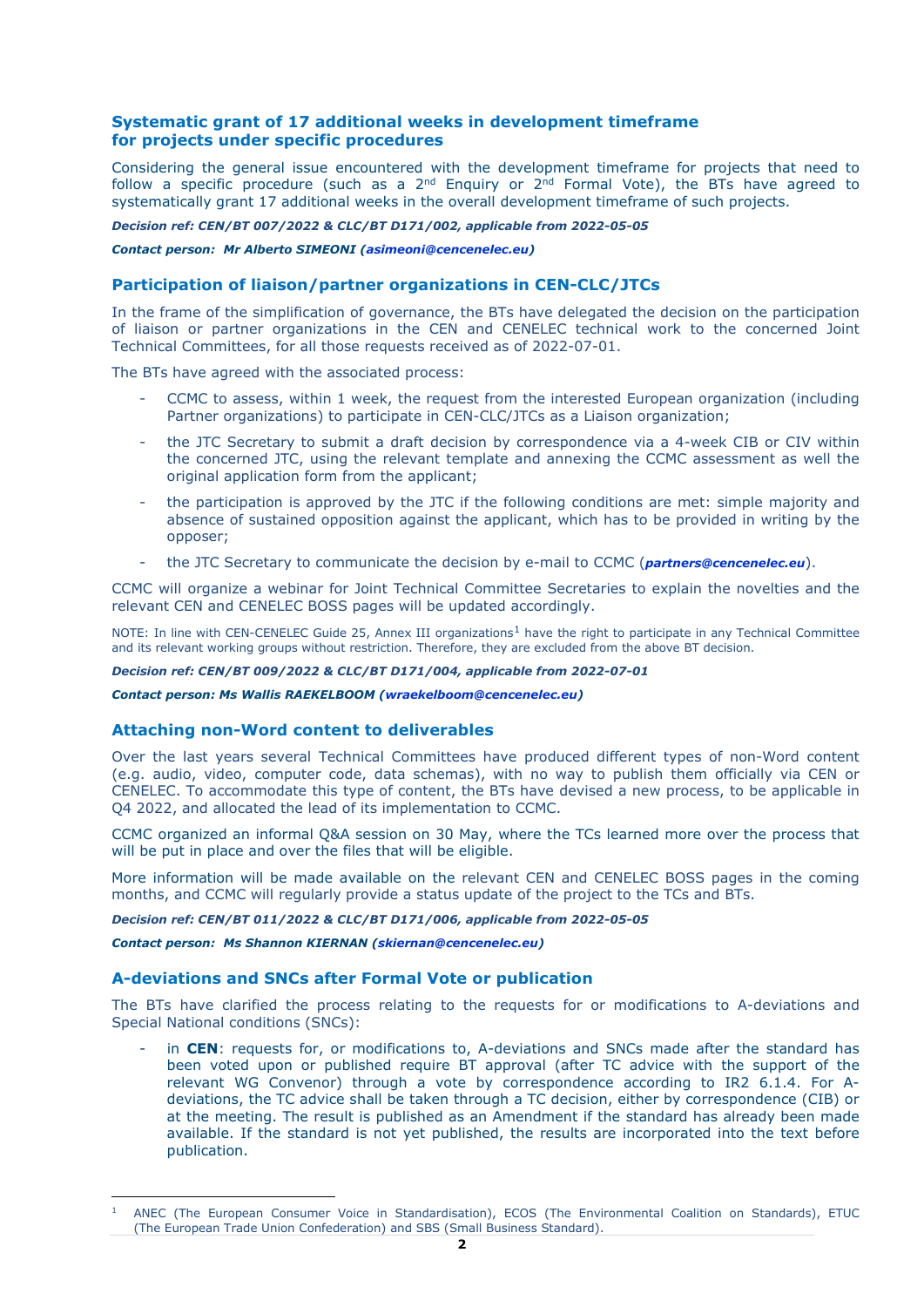European amendments to EN ISO standards, i.e. not affecting the text of the adopted ISO standard, are published as Amendment numbered A11, A12, etc.

in **CENELEC**: requests for, or modifications to A-deviations and SNCs made after the standard has been voted upon require BT approval (after TB advice with the support of the relevant WG Convenor) through regular BT consultation. For A-deviations, the TB advice shall be taken through a TB decision, either by correspondence (CIV) or at the meeting. The result is published as an Amendment to the standard if the standard has already been made available, thereby confirming already taken decisions, i.e. D152/C045 and D152/045-046. If the standard is not yet published, the results are incorporated into the text before publication.

*Decision ref: CEN/BT C068/2022 & CLC/BT D172/C001, applicable from 2022-04-20, repealing CEN/BT 43/2017 & CLC/BT D157/035*

*Contact person: Mr Nuno PARGANA [\(npargana@cencenelec.eu\)](mailto:npargana@cencenelec.eu)*

# **Cooperation with EC/EFTA**

#### **Harmonized Standards: Assessment framework**

No formal information has been received from the EC relating to the new sub-contractor that will be in charge of the HAS assessment process. Until the Consultants' activities are resumed, the Technical Bodies are invited to adopt the interim solution that has been validated by the EC (more information in the webinar of 8 March, available on the respective [CEN](https://eur01.safelinks.protection.outlook.com/?url=https%3A%2F%2Fexperts.cen.eu%2Ftrainings-materials%2Fevents%2F2022%2F2022-03-08-webinar-update-has-system%2F&data=04%7C01%7Cnpaquay%40cencenelec.eu%7Ce8dc2e30f8a4487d2d2a08da00fe8c95%7Cccf5775126f1429c87578729c8e9e995%7C0%7C0%7C637823390683112775%7CUnknown%7CTWFpbGZsb3d8eyJWIjoiMC4wLjAwMDAiLCJQIjoiV2luMzIiLCJBTiI6Ik1haWwiLCJXVCI6Mn0%3D%7C3000&sdata=wwc2zsfLRzNzn3xIUm5PJqn8Goo0pHM%2F%2BsvpO5eQqxo%3D&reserved=0) and [CENELEC](https://eur01.safelinks.protection.outlook.com/?url=https%3A%2F%2Fexperts.cenelec.eu%2Ftrainings-materials%2Fevents%2F2022%2F2022-03-08-webinar-update-has-system%2F&data=04%7C01%7Cnpaquay%40cencenelec.eu%7Ce8dc2e30f8a4487d2d2a08da00fe8c95%7Cccf5775126f1429c87578729c8e9e995%7C0%7C0%7C637823390683112775%7CUnknown%7CTWFpbGZsb3d8eyJWIjoiMC4wLjAwMDAiLCJQIjoiV2luMzIiLCJBTiI6Ik1haWwiLCJXVCI6Mn0%3D%7C3000&sdata=Vz4FrQNglBmsv5ltY1DiVJWg2%2FT6z9nu%2FI82n72I%2BUY%3D&reserved=0) expert sites).

*Contact person: Sectoral Project Manager in charge of your Technical Body*

#### **Fast procedure to update normative references in harmonized Standards**

Considering that the main reason for non-compliance assessment and rejection of offered Standards is related to normative references mentioned in those Standards, the BTs have agreed on a dedicated fast procedure to update normative references of homegrown harmonized Standards after the standard has been voted upon or published:

- in **CEN**:
	- o requests for updating, or modifications to, normative references of homegrown European harmonized standards made after the standard has been voted upon or published require BT approval through a vote by correspondence according to IR2 6.1.4. To update normative references in homegrown harmonized standards, a TC agreement via TC decision is necessary. The result is published as an Amendment if the standard has already been made available. If the standard is not yet published, the results are incorporated into the text before publication.
	- o requests for, or modifications to, Annex ZA (e.g., table on correspondence with essential requirements or table on normative references for EN ISO standards) made after the standard has been voted upon or published require BT approval through a vote by correspondence according to IR2 6.1.4. It is necessary to have a TC advice with the support of the relevant WG Convenor. The result is published as an Amendment if the standard has already been made available. If the standard is not yet published, the results are incorporated into the text before publication. European amendments to EN ISO standards, i.e. not affecting the text of the adopted ISO standard, are published as Amendment numbered A11, A12, etc.
- in **CENELEC**:
	- o requests for updating, or modifications to, normative references of homegrown European harmonized standards and Annex ZA/ZZ made after the standard has been voted upon require BT approval through regular BT consultation. For updated normative references in homegrown harmonized standards, a TC agreement via TC decision is necessary while for Annex ZA/ZZ it is requested a TB advice with the support of the relevant WG Convenor, where applicable. The result is published as an Amendment to the standard if the standard has already been made available, thereby confirming already taken decision, i.e. D155/035. If the standard is not yet published, the results are incorporated into the text before publication.

CCMC shall evaluate the above process and report to BTs by spring 2023.

*Decision ref: CEN/BT C069/2022 & CLC/BT D172/C002, applicable from 2022-04-20, repealing CEN/BT 43/2017 & CLC/BT D157/035*

#### *Contact person: Mr Nuno PARGANA [\(npargana@cencenelec.eu\)](mailto:npargana@cencenelec.eu)*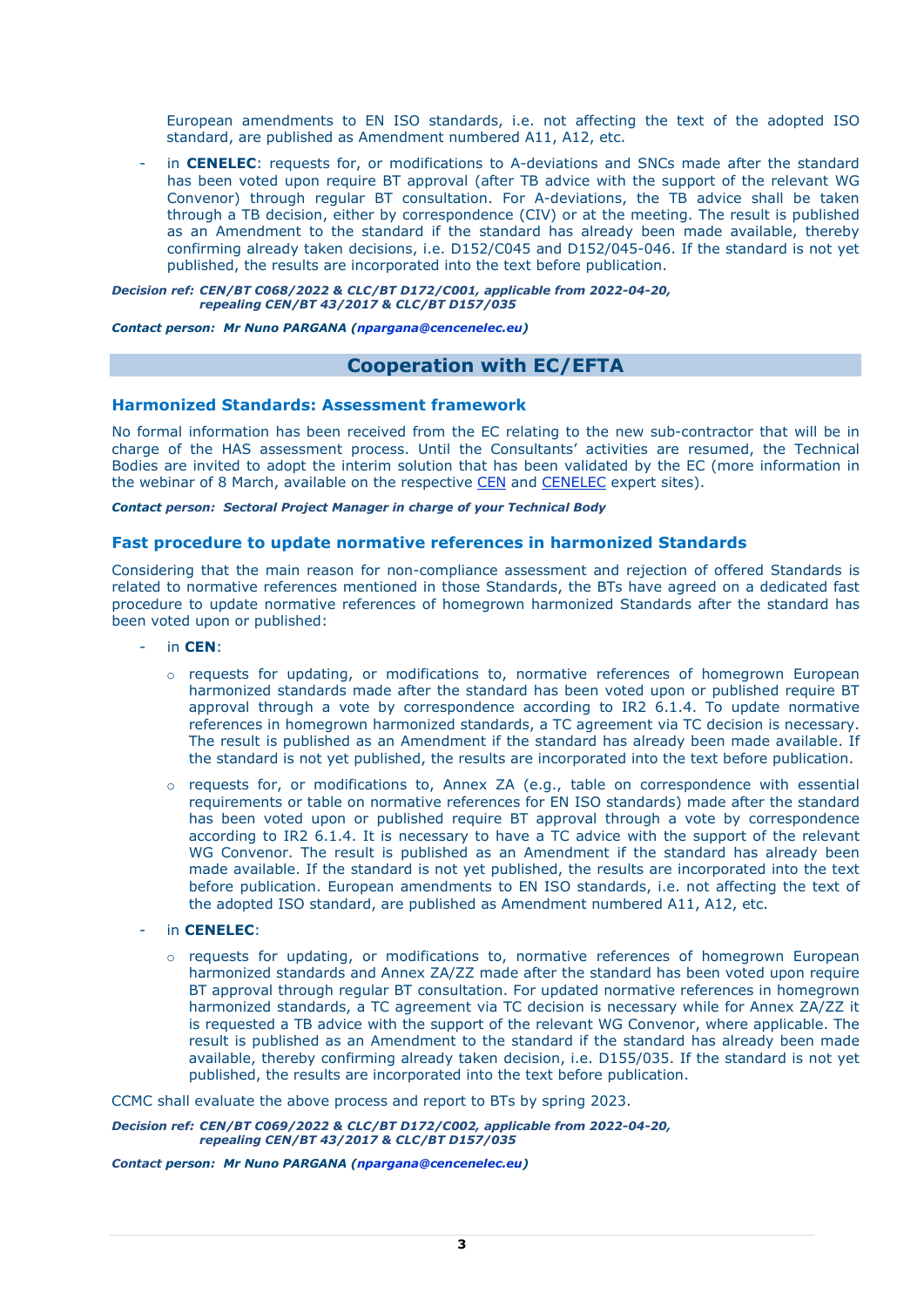# **Drafting harmonized Standards in specific sectors**

To support the drafting and citation of harmonized Standards, i.e. deliverables developed in support of a directive/regulation in view of their citation in the Official Journal of the European Union (OJEU), new guidance and material have been made available over the last 3 months:

**Electromagnetic Compatibility** – The webinar of 4 May provided guidance to increase citation of EMC standards in the OJEU. The slides and presentations are available on the CEN-CENELEC website.

#### *Contact person: Ms Ingrid SOETAERT [\(isoetaert@cencenelec.eu\)](mailto:isoetaert@cencenelec.eu)*

**Electrotechnology** – CCMC has recorded important information clarifying the different roles and responsibilities within the CENELEC Technical Bodies throughout the development of such Standards. Listen to the recording 'New CENELEC Matrix of responsibilities': [https://youtu.be/5GzsT8g\\_QWk](https://youtu.be/5GzsT8g_QWk)

#### *Contact person: Mr Constant KOHLER [\(ckohler@cencenelec.eu\)](mailto:ckohler@cencenelec.eu)*

**Machinery** – To complement the guidance instructions for developing the relevant Annex Z in Standards supporting the Machinery directive (available on the [CEN](https://eur01.safelinks.protection.outlook.com/?url=https%3A%2F%2Fboss.cen.eu%2Fmedia%2FBOSS%2520CEN%2Fref%2Fannexz_machinery_instructions.pdf&data=04%7C01%7Cnpaquay%40cencenelec.eu%7C420e9a8e1d7845a52b2e08da1318de78%7Cccf5775126f1429c87578729c8e9e995%7C0%7C0%7C637843294767810833%7CUnknown%7CTWFpbGZsb3d8eyJWIjoiMC4wLjAwMDAiLCJQIjoiV2luMzIiLCJBTiI6Ik1haWwiLCJXVCI6Mn0%3D%7C3000&sdata=vLTkU%2BM4Cqoit%2BwD0SL18LlIGD1G5Kqs66apzdkADZY%3D&reserved=0) and [CENELEC](https://eur01.safelinks.protection.outlook.com/?url=https%3A%2F%2Fboss.cenelec.eu%2Fmedia%2FBOSS%2520CENELEC%2Fref%2Fannexz_machinery_instructions.pdf&data=04%7C01%7Cnpaquay%40cencenelec.eu%7C420e9a8e1d7845a52b2e08da1318de78%7Cccf5775126f1429c87578729c8e9e995%7C0%7C0%7C637843294767810833%7CUnknown%7CTWFpbGZsb3d8eyJWIjoiMC4wLjAwMDAiLCJQIjoiV2luMzIiLCJBTiI6Ik1haWwiLCJXVCI6Mn0%3D%7C3000&sdata=qPg%2BURsTgNOTHPVw5tnbW4JWhfJvFWVOo%2BgGdXwjuf8%3D&reserved=0) BOSS pages), the CEN TCs will have at their disposal an additional tool, based on the list of significant hazards existing in CEN Standards. The tool will be available shortly on the CEN BOSS.

# *Decision ref: CEN/BT C074/2022, applicable from 2022-04-27*

# *Contact person: Ms Joanna FRANKOWSKA [\(jfrankowska@cencenelec.eu\)](mailto:jfrankowska@cencenelec.eu)*

# **Revision of the Construction Products Regulation** (CPR)

The EC has published a proposal for the revision of the Construction Products Regulation (CPR), seeking two general objectives: to achieve a well-functioning market for construction products and to contribute to the objectives of the Green and Digital Transition.

With the CPR revision, the EC is proposing a hybrid system where one part includes mandatory harmonized technical specifications, and a second part follows a New Legislation Framework (NLF) approach with voluntary harmonized technical specifications. According to the proposal, 'harmonized technical specifications' are construction product standards or delegated acts adopted by the EC containing technical prescriptions.

As presented at the last common session of the BTs, CEN-CLC/BTWG 9 'Strategy for the construction sector' and the European Policy Hub (EPH) are jointly preparing a reply to the EC consultation on the CPR revision, where CEN and CENELEC will call for a constructive dialogue to find flexible solutions for a smooth transition from the current to the revised CPR; they will also highlight that the development of delegated acts by the EC should be exceptional and used in limited cases as a fall-back solution instead of an alternative equal solution to harmonized Standards.

#### *Contact person: Mr Nuno PARGANA [\(npargana@cencenelec.eu\)](mailto:npargana@cencenelec.eu)*

# **EC-ESOs Task Force on 'European standards for a green and digital, single and global market'**

The Task Force was set up mid-2021 to identify the bottlenecks in the current life cycle of harmonized standards and propose solutions towards the timely development and citation of Standards in the OJEU. The Task Force is working according to two main workstreams:

- Workstream 1, with a view to enhance the alignment of European policies, business priorities and standardization in strategic sectors, anticipating therein standardization needs. To this end, two pilots have been selected, on Hydrogen and on Artificial intelligence.
- Workstream 2, focused on the more operational aspects relating to processes, in order to remove roadblocks that prevent the citation of harmonized Standards. So far, consensus was found on improvements regarding the drafting and execution of the Standardization Requests. Several pilots have been selected, where the ESOs and the relevant technical bodies will ensure that the SReq drafting goes in the right direction, notably Artificial Intelligence, Smart contracts for data, Accessibility, Medical devices.

The Sectoral Project Managers are coordinating with the relevant Technical Bodies and EC services to carry out the above pilots.

*Contact person: Mr Alberto SIMEONI [\(asimeoni@cencenelec.eu\)](mailto:asimeoni@cencenelec.eu), who ensures the secretariat of the TF*